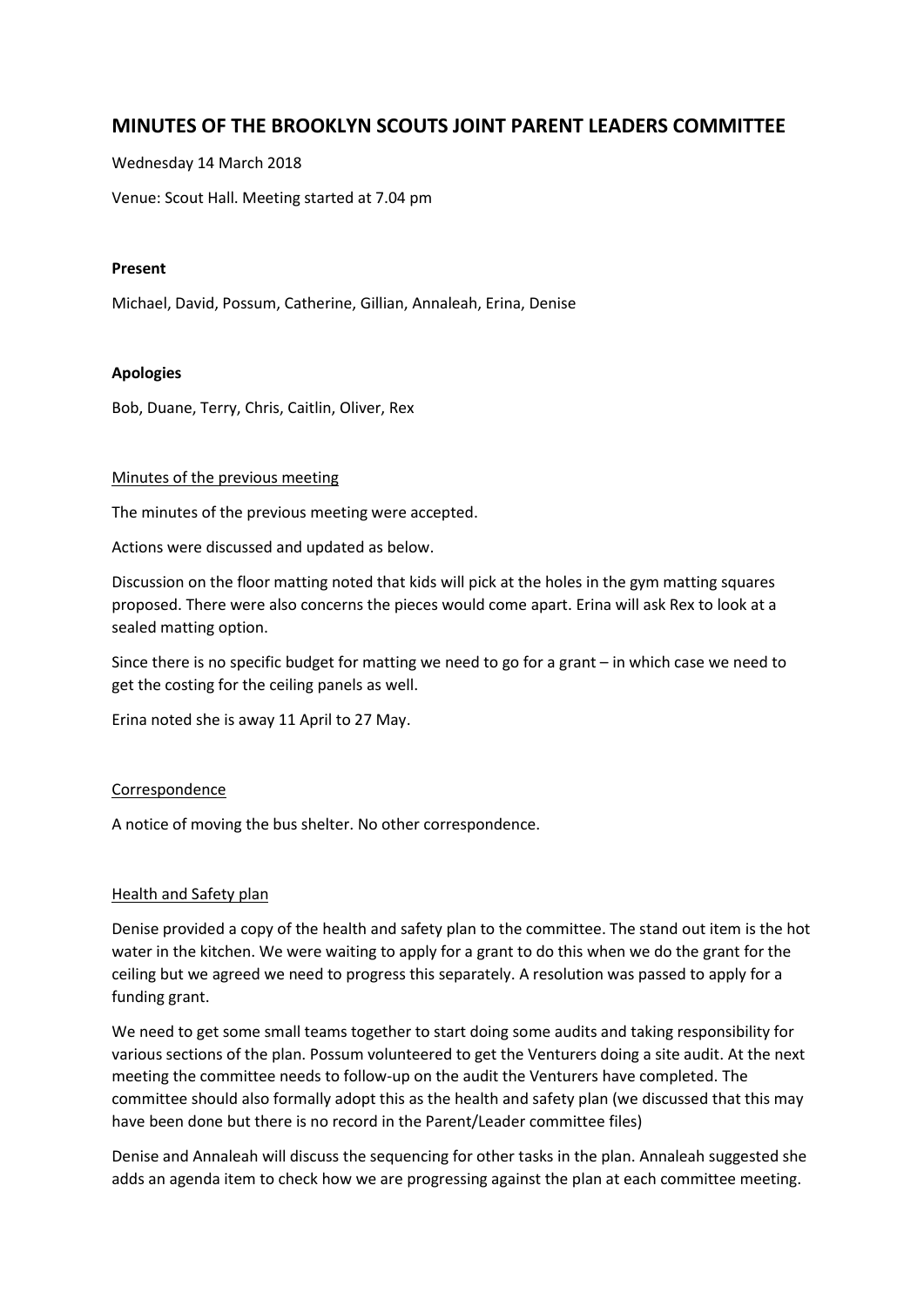Risks identified since the last meeting

Fire safety buckets for using on the deck. Need to buy 4 concrete tiles to put under buckets when we use the stoves on the deck. Erina will arrange this.

# Treasurer's report

Oliver had sent through the accounts and several proposals for resolutions. Discussion around the accounts included:

- Final chase-ups for outstanding debts has reduced the amount outstanding from last year
- Subs are now ready to be sent subject to a final check of lists
- Oliver's proposal to set up a direct debit (see below)

# *Direct debit*

Oliver had raised by email that if we want to offer instalment payments, we need to protect ourselves from the risk of non-payment that we suffered in 2017 (and previous years). Doing so would require us to change banks as Kiwibank do not offer a competitive direct debit facility. Discussion points included:

- Annaleah did think there is still opportunity to put in place a better practice and process
	- o It was suggested we could set up a separate subs account to make tracking payments easier for the Treasurer and membership co-ordinator if they could get read access
- Annaleah and David were concerned direct debits might be seen as a very aggressive option and not in keeping with our community spirit. David further noted it takes control out of the hands of people who might be disadvantaged.
- Denise noted she is on the committee of several community groups, all of whom offer direct debit options.
- Possum suggested an alternative option might be to offer automatic payments. Denise noted Karori Scouts offer A/Ps and offered to follow-up how that works.
- Gillian raised the risk A/Ps can be stopped by the individual. This could be mitigated by close monitoring by the membership co-ordinator.
- Denise noted Scouts as a whole might need to move to one bank. So not having to change now may be an advantage.

David concluded the discussion by suggesting we send out the invoices now. We say to people if you want to pay by instalments, get in touch with David. We can then assess demand while we are setting up the process for instalments.

The committee noted their thanks to Oliver for the work in putting together the reports and the proposal.

# *Fundraising amounts*

David raised that we need to start looking at fund raising from the stadium being channelled back into Jamboree fundraising. Chris had also asked (via email) whether some of the stadium fundraising could go to world jamboree. This reflected that many of those consistently helping at the stadium are the ones whose youth are looking to go to world jamboree.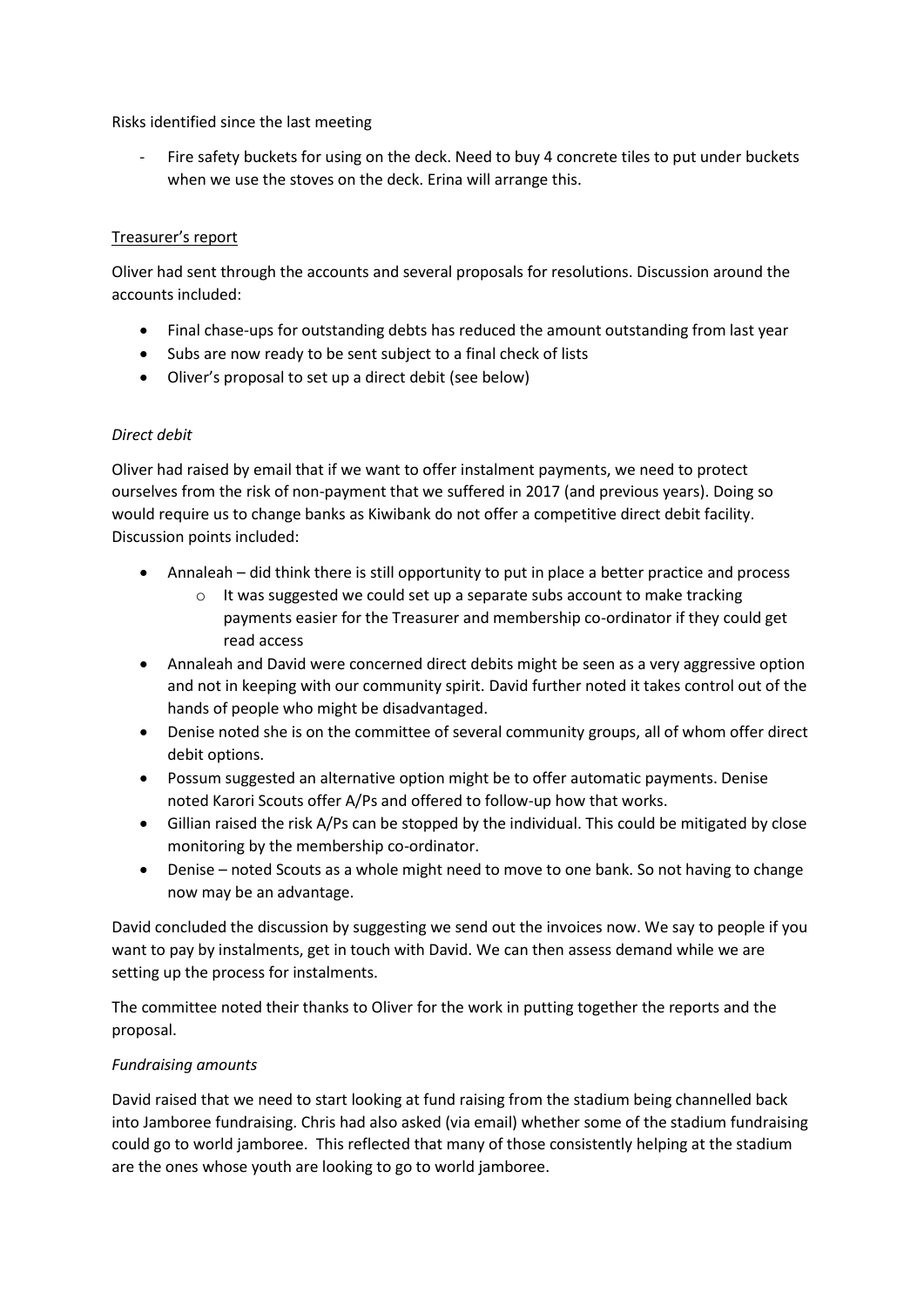Denise offered to prepare a short options paper (based on previous papers) for fundraising so the committee has some options to consider for both jamboree and world jamboree fundraising.

### Section summary

 $Keas - 15+$ 

- Need to get on to recording of badges etc in OSM
- Do need to get parent help nailed. Adult/child ratio not enough
- 2 parent Kea helper forms this week will help

# Cubs – 12-16 per night

- Ratio ok here as there are parent helpers
- Great help from Scouts/Venturers
- Also need to get on to recording of badges in OSM

#### Scouts – About 20

- Guest speaker last night
- Good progress for youth doing Chief Scout Award. Up to 4 Chief Scouts coming this year will be most ever.

#### Venturers – about 10 consistently

- Harriet and Lenny went through Queens Scout Award panels. May also be able to add Arthur to that list
- Unit running really well particularly given it's a young unit again
- Trying to moderate Frankie's workload as she takes on too much
- Over-prescribed with leaders if anything

Leader training – some OSM tonight. Skills training coming. A wall calendar exists to record upcoming training.

- Value of having an annual plan is great
- Getting Zone working on a term basis as well. Some Zone events come up at short notice and this conflicts with our own planning.

Gillian asked whether we can take more members. At this stage – yes (provided we get more parent help at Keas). Current 'recruitment' activity includes:

- Bring a friend any night
- Local schools have promoted Scouts (Ridgeway, Mt Cook, Brooklyn)

Denise got quotes for promoting in the Cook Strait Times last year. It would be useful to support this paper given the free editorial they have provided on recent Chief Scouts Awards etc. The committee agreed it would be useful to run an advert prior to Term 2 and authorised a spend of up to \$200. Denise will organise.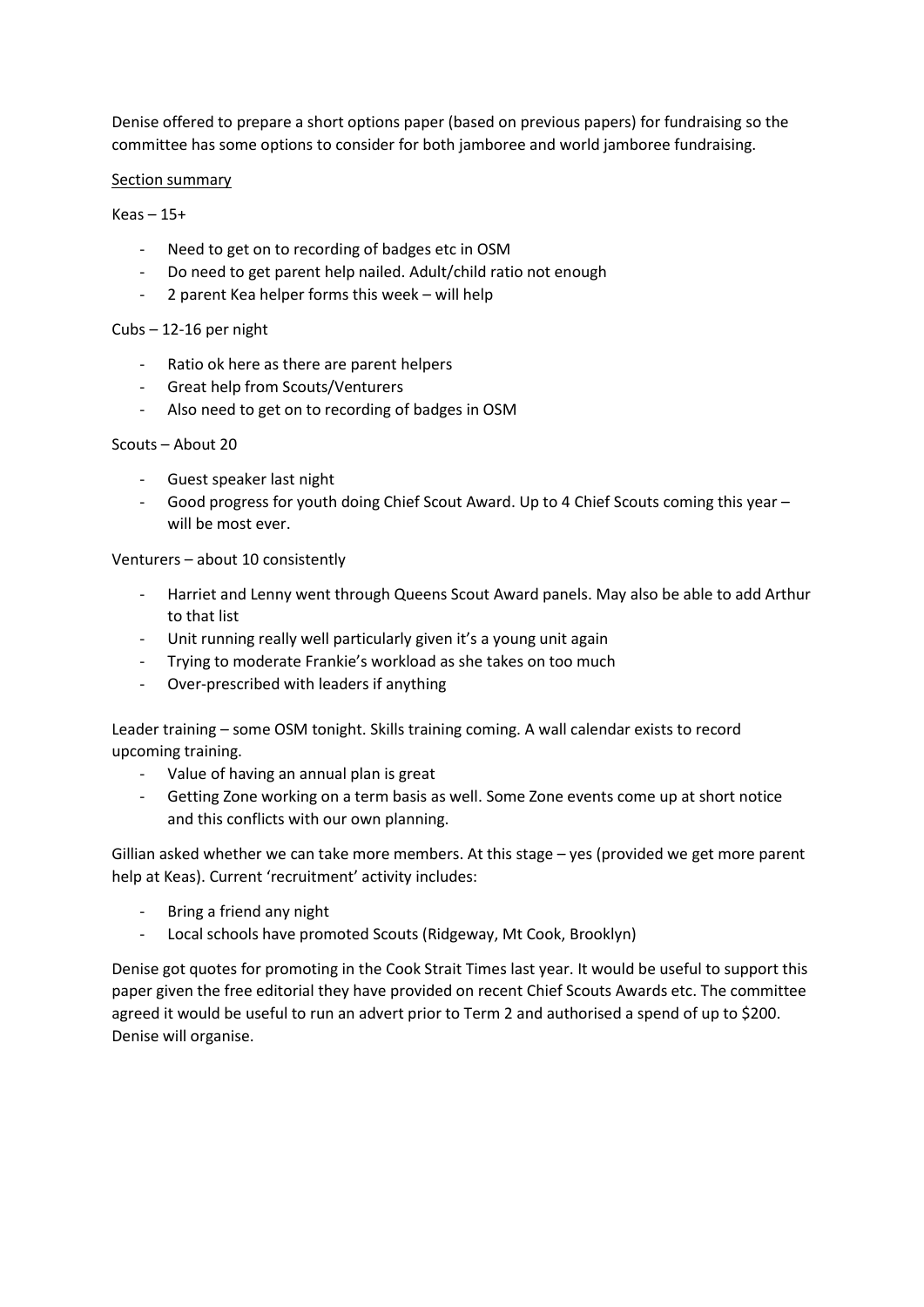# General business

### *Building update*

There is power going into the QM store but lighting isn't complete. Erina will raise with Rex to follow-up. Erina will also ask Rex to do another maintenance report (in June).

Catherine noted we are short of brooms. She will buy additional brooms for cleaning.

# *Family potluck dinner in May*

This is proposed as a Friday family fun night. The date TBC depending on the plan

# *ANZAC catering – we've been hired again*

Annaleah is happy to organise it. We will be doing a sleepover in the hall, dawn parade + breakfast

Need to organise badges this time (youth need to help collect in order to get a badge).

# *Child protection issues*

Denise updated the committee on work she is doing on child protection issues as part of her Scout National Board responsibilities. The recent case of a Group Leader charged with abuse reminds us child abuse is still an issue to discuss. She noted this is different from youth bullying issues and that it is important to label it as a child protection issue – focusing on the adult roles.

The Board has floated the idea of a Group check list – to help overcome the reluctance people have to talk about these issues. This would outline things we need to be aware of – risk factors. A good example is Council proposal to have our toilets open to the public – creates a risk for the youth.

David will circulate the checklist and we agreed we should look to adopting the checklist and using it as a framework to have these conversations.

#### *Newsletter*

- Paying subs
- ANZAC coming up
- Stadium
- Parent police checks reminder
- Friday Family fun day
- Link to the events calendar
- Duane's Bronze Tiki Award
- 4 world jamboree
- Aiming for 4 chief scouts, also group of up to 3 queen scout
- Cleaning roster Catherine will be in touch
- Kea sleepover at Zoo with Island Bay

Meeting closed 8.37 pm.

Next meeting: 6 June 2018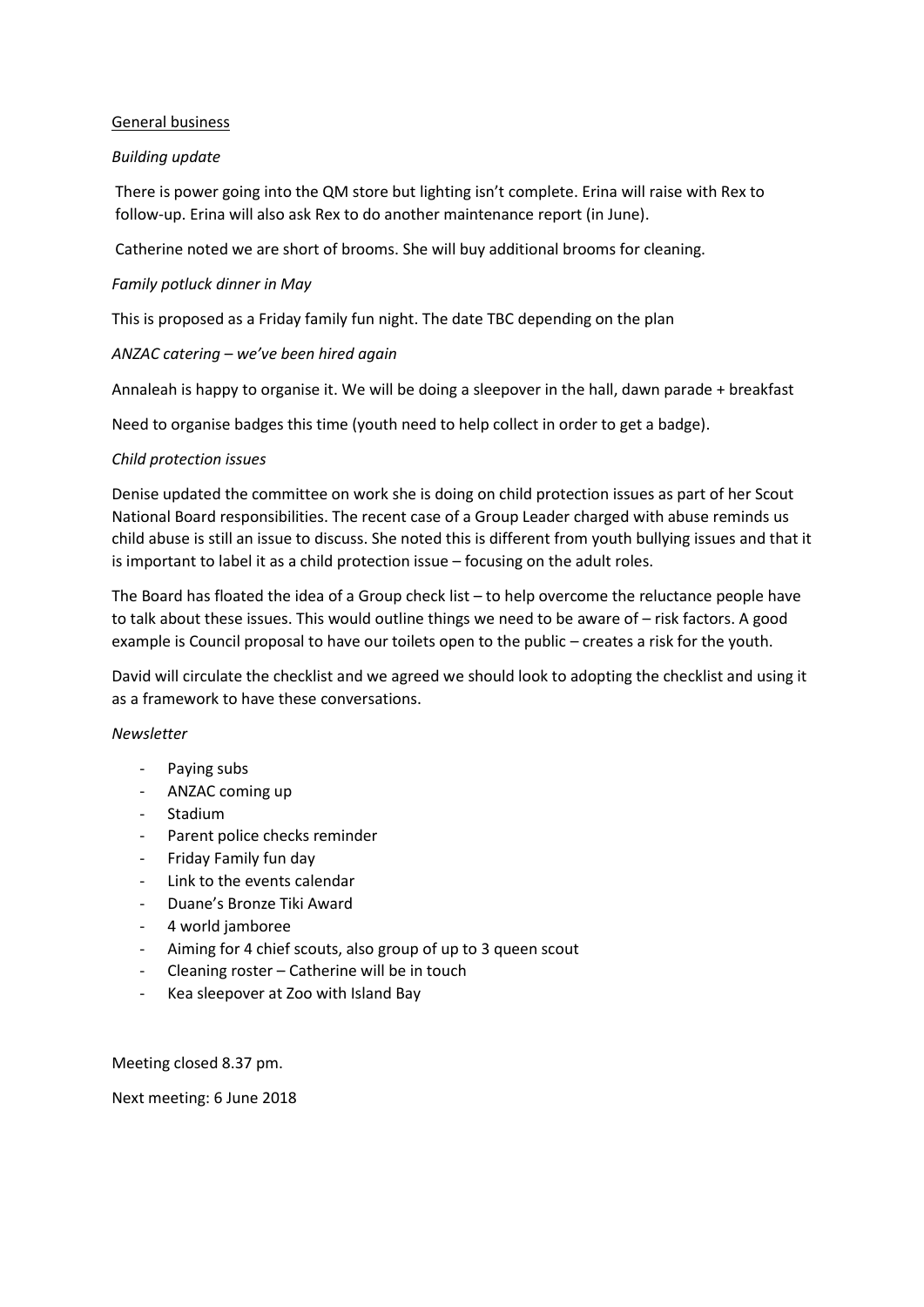# **Record of actions**

Red = overdue. Grey = closed at meeting

| No.    | Date raised | <b>Action</b>                                                                                                | Who       | <b>Due</b> | <b>Status</b> | <b>Notes</b> |
|--------|-------------|--------------------------------------------------------------------------------------------------------------|-----------|------------|---------------|--------------|
| 18/284 | 14/03/2018  | Buy new brooms for the<br>hall                                                                               | Catherine | 10/04/2018 | Open          |              |
| 18/283 | 14/03/2018  | Provide a maintenance<br>report to committee<br>meeting                                                      | Rex       | 06/06/2018 | Open          |              |
| 18/282 | 14/03/2018  | Investigate lighting for the<br>QM store                                                                     | Rex       | 01/06/2018 | Open          |              |
| 18/281 | 14/03/2018  | Place an advert for new<br>youth members in the Cook<br><b>Strait Times</b>                                  | Denise    | 10/04/2018 | Open          |              |
| 18/280 | 14/03/2018  | Put a calendar of all<br>upcoming activities on the<br>wall so parents can see this<br>when picking up youth | David     | 30/04/2018 | Open          |              |
| 18/279 | 14/03/2018  | Prepare short options<br>paper for fundraising for<br>jamboree and world<br>jamboree                         | Denise    | 06/06/2018 | Open          |              |
| 18/278 | 14/03/2018  | Buy 4 large concrete tiles to<br>be used for fire activities on<br>the deck                                  | Rex       | 10/04/2018 | Open          |              |
| 18/277 | 14/03/2018  | Arrange for the Venturers<br>to do a health and safety<br>audit of the hall                                  | Possum    | 01/05/2018 | Open          |              |
| 18/276 | 14/03/2018  | Get quotes for dishwasher<br>and hot water unit and put<br>the grant application in                          | Erina     | 10/04/2018 | Open          |              |
| 17/275 | 01/11/2017  | Create a one-pager Leaders<br>could use to explain how                                                       | Oliver    | 31/12/2017 | Open          |              |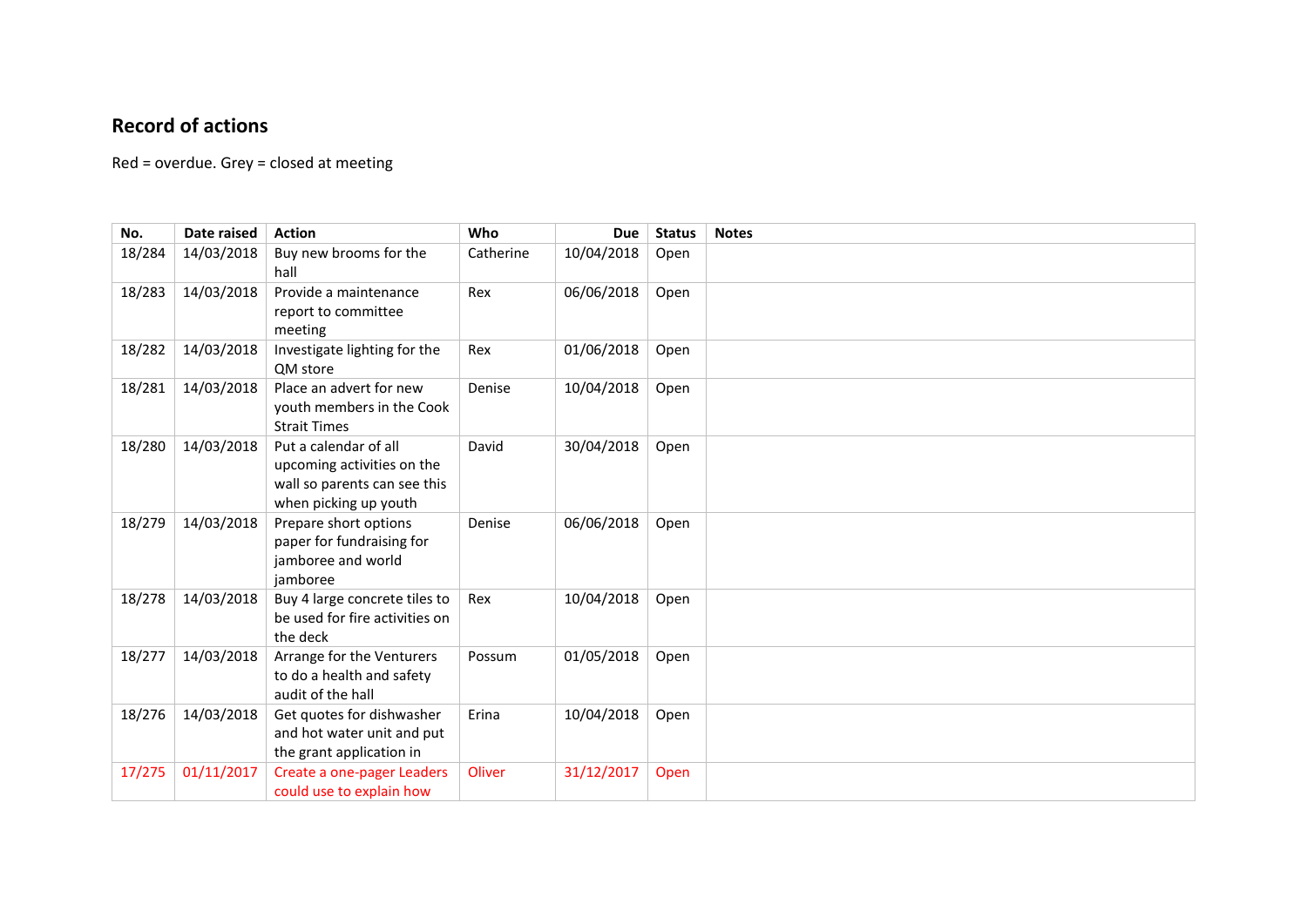|        |            | subscription fees charged<br>are spent                                                                              |              |            |        |                                                                                                                                                                                                                                                                                                                                                                                                                                                                                                                              |  |  |
|--------|------------|---------------------------------------------------------------------------------------------------------------------|--------------|------------|--------|------------------------------------------------------------------------------------------------------------------------------------------------------------------------------------------------------------------------------------------------------------------------------------------------------------------------------------------------------------------------------------------------------------------------------------------------------------------------------------------------------------------------------|--|--|
| 17/274 | 01/11/2017 | Begin digitising historical<br>records and set up a history<br>section on our website                               | Oliver/David | 31/12/2017 | Open   | Added David to help with this work. David notes we already have a history<br>section of the website.                                                                                                                                                                                                                                                                                                                                                                                                                         |  |  |
| 17/270 | 13/09/2017 | Source quotes for gym type<br>matting to go on the floor<br>(to help with the acoustic<br>proofing at action 16/243 | Rex          | 31/10/2017 | Open   | \$1,370. However see committee discussion to seek additional quote for<br>closed in matting                                                                                                                                                                                                                                                                                                                                                                                                                                  |  |  |
| 17/269 | 13/09/2017 | Rex to send emails re QM<br>storage Council approval to<br>Oliver to save in the shared<br>drive                    | Rex          | 30/09/2017 | Closed |                                                                                                                                                                                                                                                                                                                                                                                                                                                                                                                              |  |  |
| 17/268 | 09/08/2017 | <b>Explore cost of a free</b><br>standing flag we can use to<br>promote Brooklyn Scouts                             | David        | 30/09/2017 | Open   | First quotes in. Awaiting additional quotes. 14/3/18 Quotes in. Now just<br>need a design                                                                                                                                                                                                                                                                                                                                                                                                                                    |  |  |
| 17/267 | 09/08/2017 | Buy and install new lock for<br>the toilet door                                                                     | <b>David</b> | 30/09/2017 | Open   | To be completed at working bee 14/3/18 - Not completed. Transferred<br>responsibility to David                                                                                                                                                                                                                                                                                                                                                                                                                               |  |  |
| 17/258 | 22/03/2017 | Send reminder to pay subs                                                                                           | Annaleah     | 30/04/2017 | Closed | completed - outstanding payments will now receive a phone call &<br>another invoice from Oliver. 9/8/17. Still \$3,500 outstanding. Names to go<br>to Leaders for followup. 13/9 David will followup with Duane on Monday<br>then will follow-up wiht parents. The Committee noted concern with the<br>amount outstanding.                                                                                                                                                                                                   |  |  |
| 17/251 | 15/02/2017 | Arrange for completion of<br>roller door / QM store<br>extension                                                    | Terry        | 30/04/2017 | Closed | Scheduled for first week of April; 17/5/2017: Rex to be asked to get quotes<br>for the carpentry work - needs to be done as a matter of urgency.<br>28/06/17 Rex stated that \$3000 had been agreed in the past, but that the<br>work had not been done due to cash flow issues. Rex to speak with Terry<br>to ensure that it was now fit for purpose for the current storage needs.<br>9/8/17 This needs to become a priority so we can use the space.                                                                      |  |  |
| 16/243 | 10/08/2016 | Investigate pricing to add<br>acoustic ceiling tiles and<br>insulation to the hall                                  | John         | 30/11/2017 | Open   | John measured up during the 22/3/17 meeting; John met with a person<br>17/05/2017 and awaiting the different options cost 5-6 k? John to produce<br>a report giving a summary. What is the possible thermal and acoustic<br>benefits. Await for engineers report.28/6/17 John presented a number of<br>samples of different options of acoustic tiles and panels, along with cost<br>estimates and copy of the engineers report from Marshall Day.<br>It was agreed after much discussion, that we should look to reduce the |  |  |